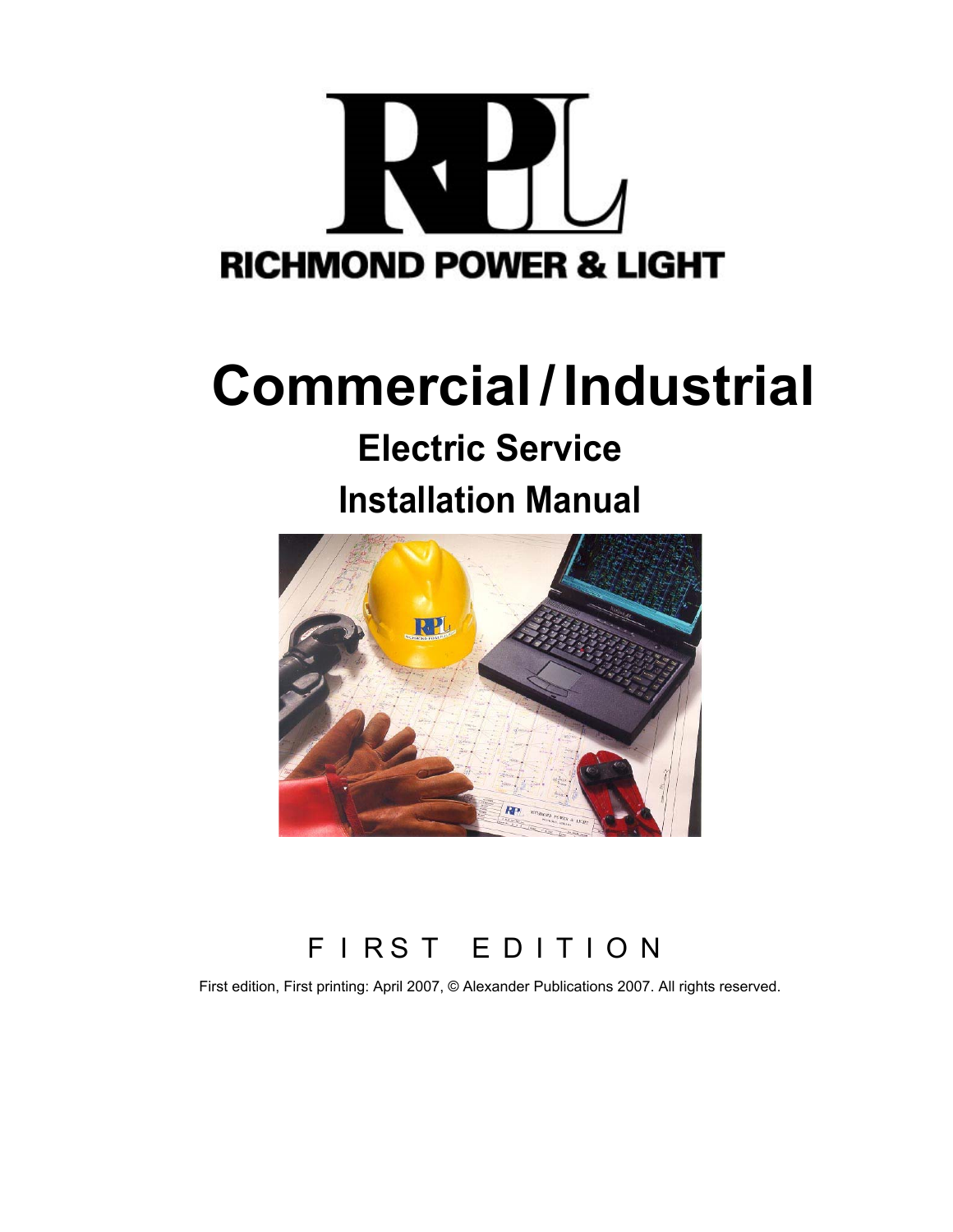### **Introduction**

Installing new electric service is a joint project between the customer and the power company. The power company is responsible for bringing power to the site, for installing the meter in the socket provided by the customer, and for energizing the service. The customer is responsible for obtaining permits and inspections, providing and maintaining the overhead path or underground trench for the power company's wires, and for installing the equipment at the service entrance.

### **Business Service**

Business service is defined as electric service to a commercial or industrial site, and to a multi-family residence such as an apartment or condominium.

#### **Primary Voltage Service**

Business services are typically below 600 volts, delivered from the secondary side of the power company's distribution transformers.

The power company can provide primary voltage service (over 600 volts) to qualified customers directly at the high voltage or "primary" distribution system standard for the location at which service is requested. Primary service is available provided the service will not, in the power company's opinion, adversely affect service to other customers or the power company's distribution system, and will be distributed by the customer in a safe and reliable manner.

Customers receiving service at primary voltage may own poles, conductors, cables, transformers, and protective devices. This equipment is subject to approval by the power company. To assure timely restoration of service in case of failure, this customer-owned equipment should be of the same type or specifications as equipment used by the power company.

Primary voltage service is metered using current transformers, voltage transformers, and transformer-rated meters.

Trenches for primary systems must have a minimum of 36 inches cover, from the top of the conduit or conductor to the finished grade.

Any customer considering primary voltage service must consult with the power company before construction begins, to determine mutually satisfactory solutions for these topics: the location of the point of delivery, primary metering equipment, disconnect devices to separate power company and customer distribution systems, ferroresonance, system protection, and grounding.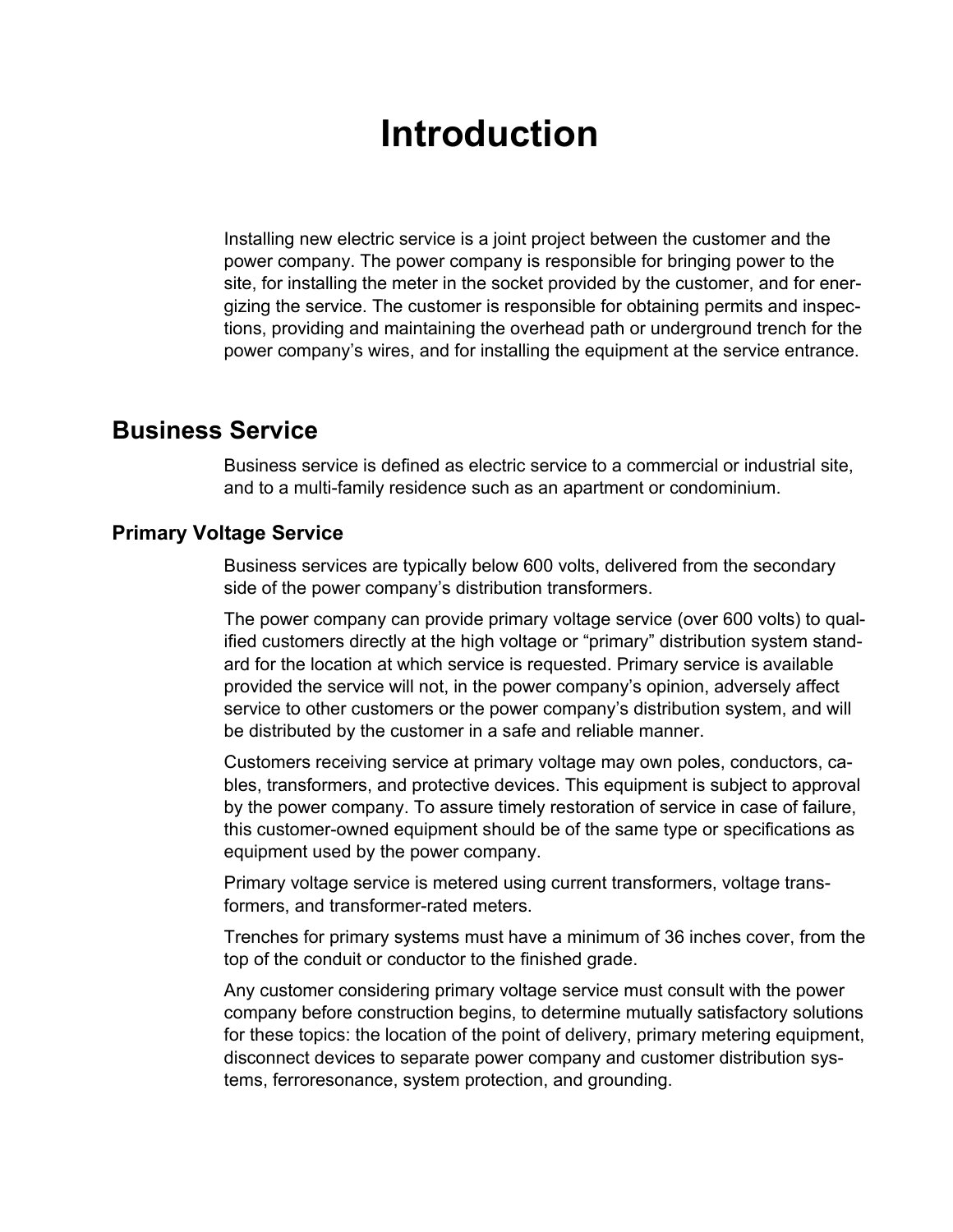### **Customer Service**

#### **Customer Service**

Signing up for your electric service is easy! All you have to do is visit our Customer Service Office located at 44 South 8<sup>th</sup> Street. If you are unable to come into our office, we would be glad to fax or e-mail you the necessary forms.

You will need to bring a photo ID, such as your driver's license or other valid U.S. photo identification. In addition, if you are renting a property, please bring in a copy of your lease agreement. **All adults living in the household must be listed on the account.** Signing up for service only takes a minute of your time. If you are signing up via fax or e-mail we ask that you send back a copy of your photo ID and the lease with the application form.

#### **OFFICE HOURS**

The Customer Service Office is open:

7:30 a.m. – 5:00 p.m. Monday through Friday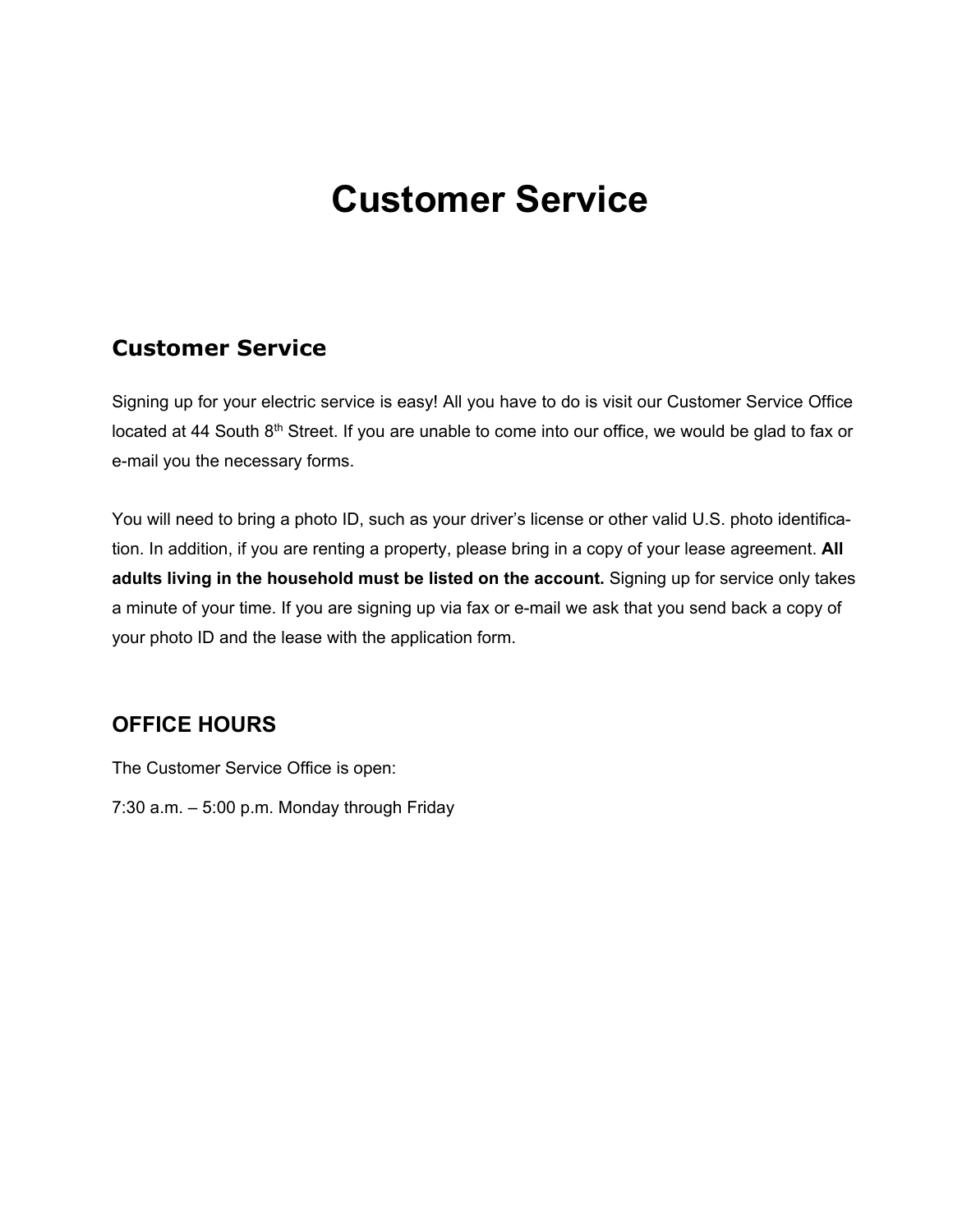### **COMMERCIAL APPLICATION - FAX**



[www.RP-L.com](http://www.rp-l.com/)

## **P.O. BOX 908**<br>RICHMOND, IN 47375-0908

BUSINESS: 765.973.7200 **FAX: 765.973.7418**

Dear Customer,

In order to complete the "Name Change" or transfer of service, as requested, the completion of a service application is needed. This process can either be completed by visiting our office, or by fax or email.

**Please include a copy of your lease including the property owner's information if you are renting or leasing the property.** 

| The service address: <u>_________________________________</u> |  |
|---------------------------------------------------------------|--|
| (if different from service address)                           |  |

If applicable provide the address you are moving from and the date you request services be taken out of your name.

The effective date:  $\blacksquare$ 

**\*Signature of "responsible party":** \_\_\_\_\_\_\_\_\_\_\_\_\_\_\_\_\_\_\_\_\_\_\_\_\_\_\_\_\_\_\_\_\_\_

#### **If you are tax exempt and have a blanket exemption on file please check here \_\_\_\_\_ If you are exempt but do not have an exemption on file, please provide ST-109 documentation.**

RP&L reserves the right to use any data accessible to them in order to verify and validate residency at a specific location. We also reserve the right to run ID verification and/or credit checks on all customers or businesses who have signed the application for service.

Any owner or business signing the application takes financial responsibility for services rendered. If ownership or responsibility changes, the persons involved must contact RP&L and provide the necessary documentation to be removed from an account. The account balance must be current for removal of responsible parties or change in name.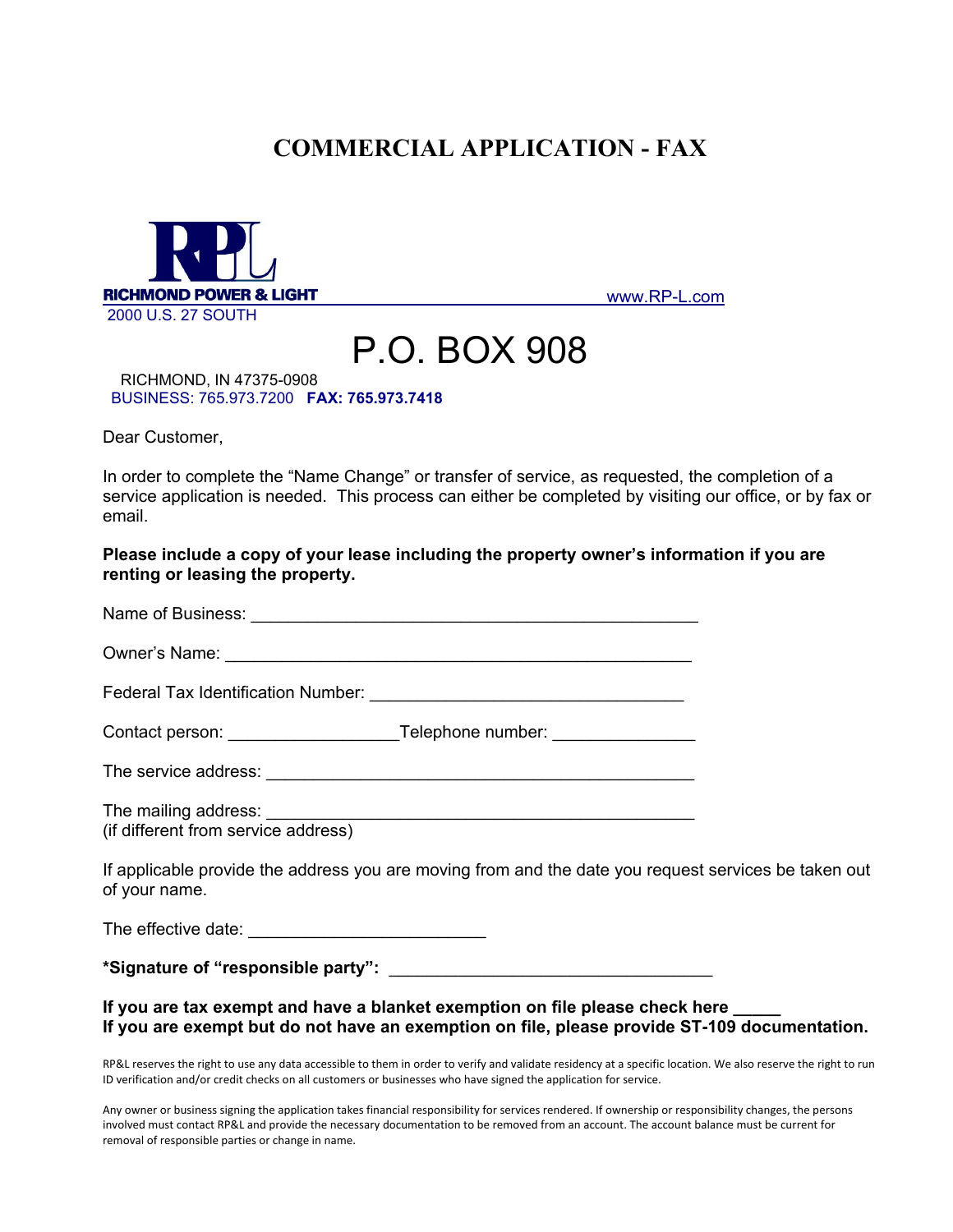### **Glossary of Metering Terms**

**ANSI –** American National Standards Institute. An independent administrator and coordinator of voluntary industry standards.

**bypass –** A device which shunts current around the socket, so the meter can be removed without interrupting service.

**clearance –** There are two, quite different meanings for "clearance." One meaning is: A specified minimum distance between two objects to assure adequate space for safety, security, or access. The other meaning is: An agreement between a foreman and the system operator, for permission. When describing new electric services, "clearance" has the first meaning – the distance between two objects.

**common ground point –** The point where the grounding electrode connects to the equipment-grounding conductor and/or the circuit-grounding conductor.

**conduit –** A pipe with a smooth interior surface for easy drawing-in of electrical conductors. Conduit may be metallic or non-metallic.

**corrosion inhibiter –** An electrical joint compound used to retard oxidation at electrical connections.

**current transformer –** A transformer whose secondary current is a precise fraction of its primary current. Using current transformers, high-current circuits can be measured with conventional meters. Abbreviation: CT.

**demand –** The average rate at which energy (kilowatt hours) is consumed during a specified interval of time.

**direct-buried cable –** Cable which may be installed in the ground without the protection of a conduit.

**direct-connect meter –** A meter which carries full load current and connects across full line voltage. Also called a self-contained meter.

**drip loop –** A downward loop in the customer's conductors, near where the customer's conductors attach to the power company's overhead conductors, to prevent water from entering the service mast at the weatherhead.

**fault –** A partial or total failure of insulation which causes a short circuit between conductors, or between a conductor and ground, causing an abnormal current to flow. Also, a failure (break) in a conductor which causes an open circuit.

**fault current –** A current which flows between conductors, or between a conductor and ground, due to an abnormal connection between the two. A fault current flowing to ground may be called a ground fault current.

**guy –** A cable or brace that supports a mast or pole.

**high leg –** In a four-wire delta service, the phase with a voltage higher than the other two phases. Also called wild leg, delta leg.

**instrument transformer –** A transformer which delivers as its output, a precise fraction of the input line current or line voltage. Instrument transformers allow standard meters to measure high currents and voltages.

**instrument-rated meter –** A meter used in conjunction with instrument transformers, to measure high-voltage or high-current services. Also called an instrument-rated meter.